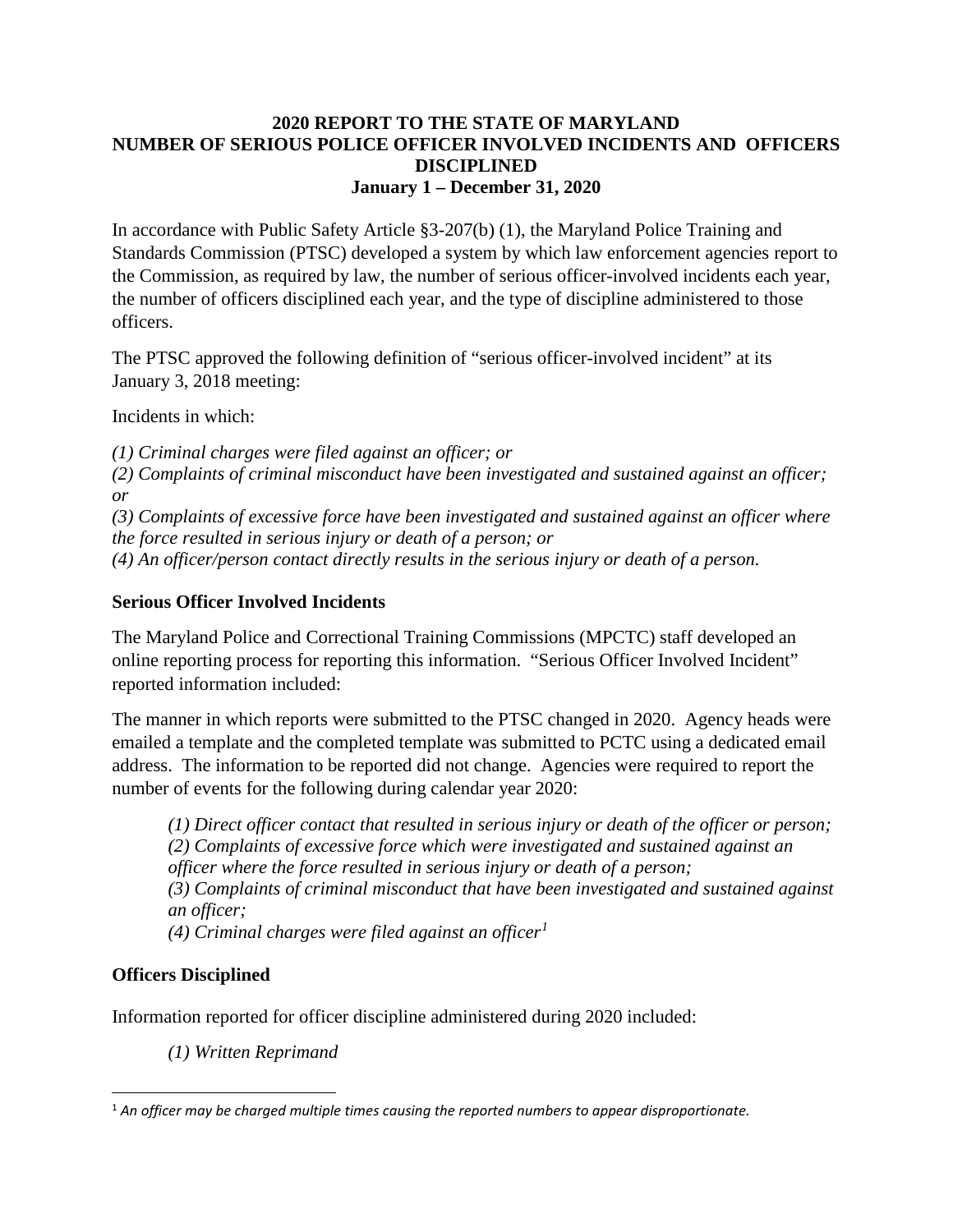*(2) Loss of Leave (3) Loss of Pay (4) Suspension Without Pay from Duty (5) Demotion (6) Dismissal from Employment (7) Monetary Fine (8) Other Type of Discipline* 

The Commission's definition for "Serious Officer Involved Incident", as explained above, and reporting requirements for both serious officer involved incidents and administered officer discipline were shared with all Maryland Law Enforcement Agencies in a letter sent to each agency head in 2017.

## **2020 Law Enforcement Agency Reporting**

There were 159 agencies employing approximately 16,000 Commission certified police officers in 2020. However, not all of the agencies were identified as being required to comply with Public Safety Article §3-207(b) (1) as some of the agencies have employees who are certified as law enforcement officers by the Police Training and Standards Commission but are not defined as law enforcement agencies under Public Safety Article §3-101(e). Therefore, a total of 139 agencies that were required to report officer discipline and serious officer incidents were identified for the 2020 reporting year. Agency heads received an email at the beginning of 2021 advising them of the new process for submitting the required reports and follow-up emails and phone calls were made periodically to agencies that had not submitted by May 15, 2021.

Eight agencies did not submit the Serious Officer Involved Incidents report while seven agencies did not submit the Officer Discipline Administered report. The non-reporting agencies were the same for both reports, although one agency did submit the Officer Discipline Administered report yet did not submit the Serious Officer Involved Incidents report. The cumulative totals for the reporting agencies are as follows:

| <b>2020 Serious Officer-Involved Incidents</b>                                            |    |
|-------------------------------------------------------------------------------------------|----|
| Direct officer contact that resulted in serious injury or death of the officer or person. | 40 |
| Complaints of excessive force which were investigated and sustained against an            |    |
| officer where the force resulted in serious injury or death of a person.                  |    |
| Complaints of criminal misconduct that have been investigated and sustained against       |    |
| an officer.                                                                               | 57 |
| Criminal charges were filed against an officer. <sup>2</sup>                              | 60 |
|                                                                                           |    |

| $2020$ Officer Discipline Administered <sup>3</sup> |     |
|-----------------------------------------------------|-----|
| Written reprimand.                                  | ð4. |

<span id="page-1-0"></span> 2 *Reported information is not sufficiently definitive to establish the number of officers who received criminal charges. This data is reflective of the number of total criminal charges placed and not adjudicated.*

<span id="page-1-1"></span><sup>3</sup> *In some instances, an officer received more than one form of discipline. In addition, incidents of discipline were reported once they were sustained and prior to any appeal process.*